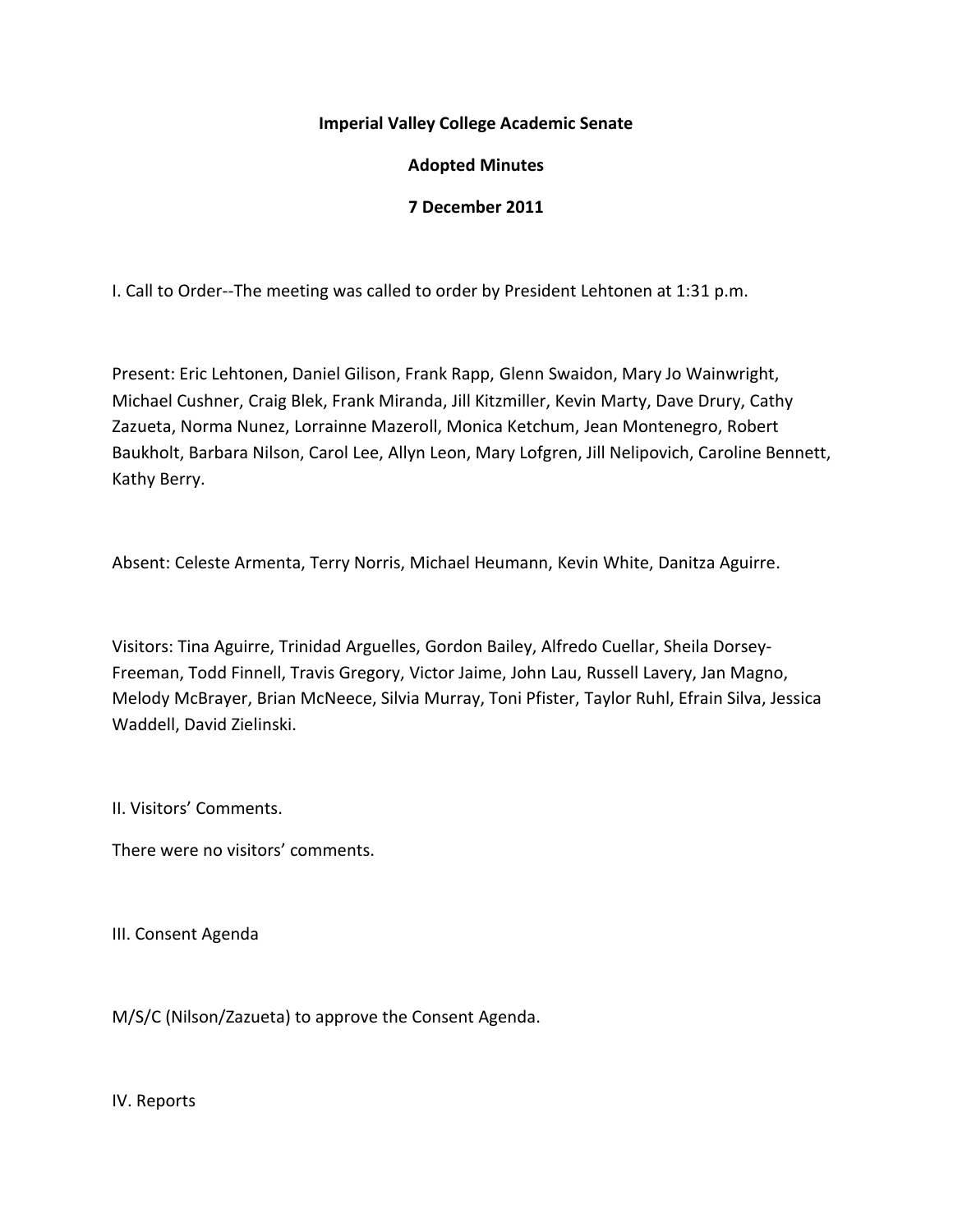1. President—Eric Lehtonen announced that Valerie Rogers would be retiring effective 1 January 2012 and stated that, at the very least, her retirement leaves open the critical position of managing the ATLAS grant, requiring replacement.

President Lehtonen reminded all faculty, on behalf of Vice-President for Academic Services Kathy Berry, that final grades are due no later than 12:00p.m. PST on Friday, 16 December 2011.

President Lehtonen announced that Senate Part-time representative Monica Ketchum would be stepping down from her Senate position as she has accepted a full-time position to teach at Arizona Western College, creating an opening for part-time representation for the Spring 2012 semester.

President Lehtonen informed all present that the discussion for agenda item regarding reorganization would follow a strict pro/con format with a two (2) minute time limit for comments in regard to any and all motions made.

- 2. Past President--There was no Past President report.
- 3. Treasurer—Jill Nelipovich reported that the IVC Academic Senate balance stood at \$4,635.03.
- 4. Associated Student Government—There was no Associated Student Government Report.
- 5. Part-Time Faculty—Senator Monica Ketchum reminded all present that 7 December 2011 is the  $70<sup>th</sup>$  anniversary of the attack on Pearl Harbor, a significant day to commemorate in United States of America history.
- 6. Curriculum Committee— Carol Lee reported that the meetings of November 3, 2011; November 17, 2011; and December 1, 2011 agenda items cover a fair amount of upgrades to the course outline-of-records (CORs) with regards to the addition of SLO's; reading, writing and out-of-class assignments; and textbook updating to meet a December 2011 deadline set by the Office of Instruction. The next regular meeting will be Thursday, January 19, 2012. Agenda items are due by Thursday, January 12, 2012 by 3:00 PM.
- 7 Other Committees— Carol Lee reported that the IVC Academic Senate Constitution and By-Laws Committee had received no responses from the Academic Senate members present at the retreat regarding any changes to the IVC Handbook and By-Laws by the December 1, 2011 deadline. The Committee (S. Rice, J. Nelipovich & C. Lee) will be meeting this Friday to go over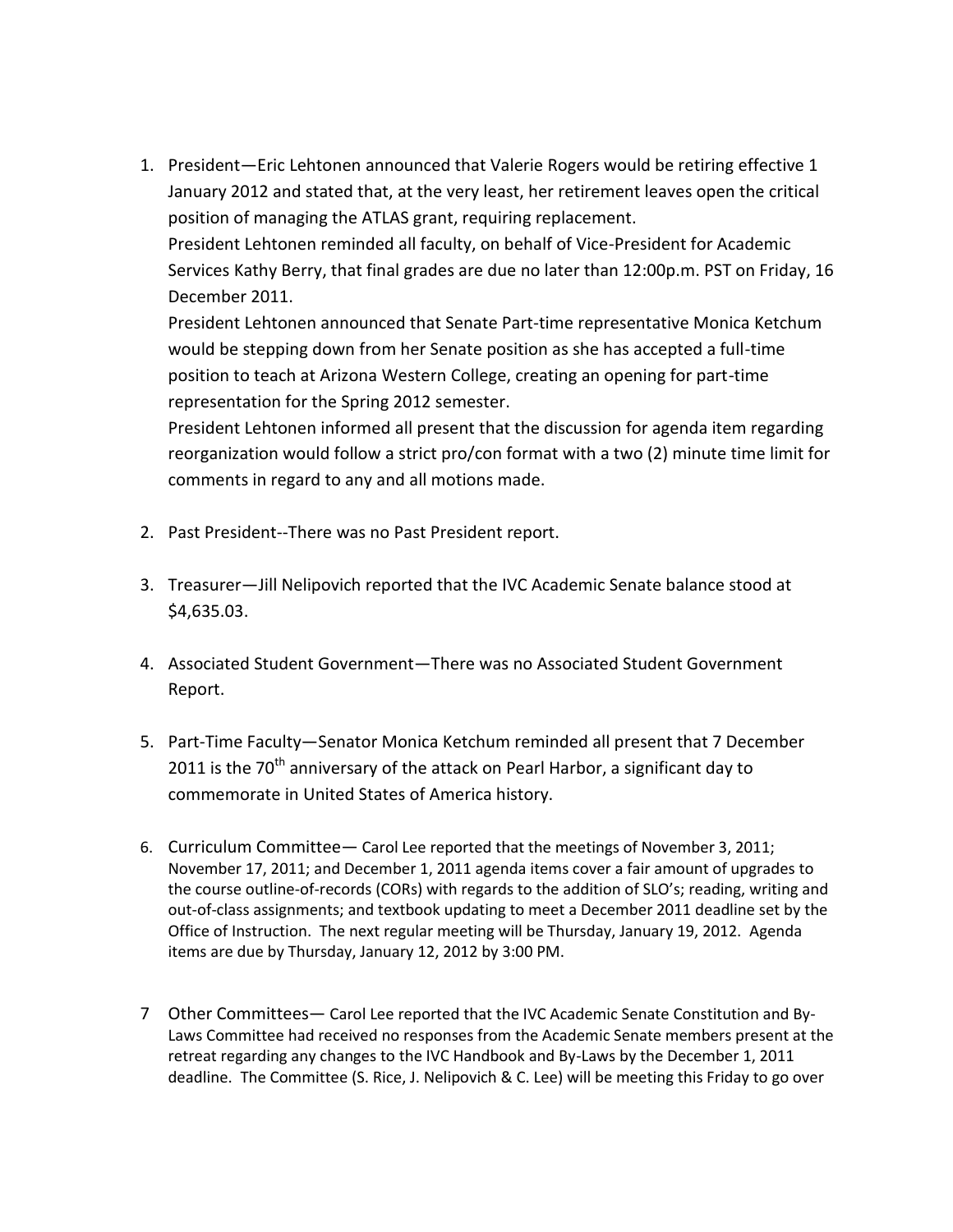the document with Senate President Lehtonen with the intent to present the document for vote at the first Academic Senate meeting in January, if at all possible.

#### V. Action Items

1. M/S/C (Nilson/Leon) to approve the deletion of the Automotive Collision and Repair major, certificate, and program effective 2012-2013, as presented.

Dean Efrain Silva presented data in support of the motion.

Secretary Rapp stated that he has personally benefited from the automotive repair services provided by an IVC graduate of this program and was sorry to see that it would no longer continue.

2. M/S/Withdrawn (Lee/Nilson) to recommend reorganization plans as presented to the Imperial Valley College Board of Trustees.

Following a proposal by Imperial Valley College Interim President Victor Jaime to form a Super Committee consisting of representatives from the faculty, appointed by the Academic Senate; from the College Council; and from the Executive Council to create a joint plan for administrative reorganization and following extended discussion of the motion and Interim President Jaime's proposal, the motion was withdrawn from consideration by both Senator Lee and Senator Nilson.

M/S/C (Nilson/Nunez) to withdraw Reorganization Proposal "A." (One (1) abstention.)

M/S/C Lee/Nunez) to accept Reorganization Proposal "C."

Following lengthy discussion, a roll call vote was held. The results are eleven (11) "Yes," seven (7) "No," four (4) "Abstain."

M/S/Defeated (Baukholt/Blek) to accept Reorganization Proposal "B."

Following discussion, a roll call vote was held. The results are six (6) "Yes," eleven (11) "No," five (5) "Abstain."

M/S/C (Gilison/Nunez) to accept all further considerations which the Ad Hoc Academic Senate Administrative Reorganization Committee presented with the Reorganization Proposals. (One (1) abstention.)

Discussion ensued.